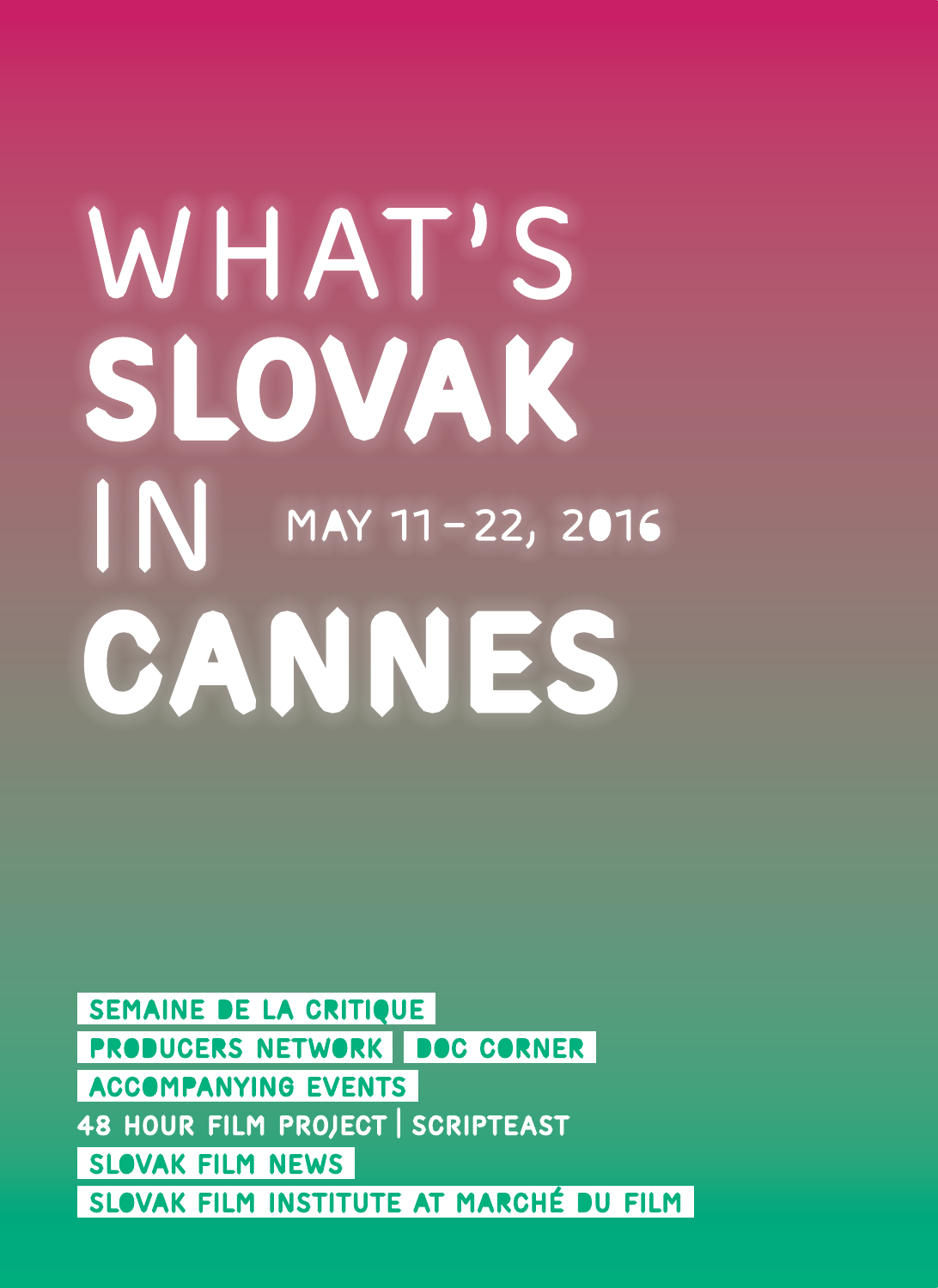## SEMAINE DE LA CRITIQUE

# SUPERBIA

The native people of the surrealistic land of Superbia, where men and women form separate societies, face the changes sparked by the first equal couple in their history.

HU, CZ, SK | 2016 | 16 MIN. | ANIMATION DIRECTOR: Luca Tóth PRODUCTION: Fakt Visual Lab (HU), Maur Film (CZ), Artichoke (SK), Boddah (HU)

Festivals: Daazo.com | Dániel Deák, danieldeak@daazo.com, +36 207 755 700 | Gábor Osváth, gosvath@gmail.com, +36 306 677 613 | www.daazo.com

Sales: New Europe Film Sales | Zofia Horszczaruk | +48 882 119 890 | shorts@neweuropefilmsales.com | www.neweuropefilmsales.com | Office in Cannes: Polish Cinema Stand | Marché du Film − GRAND HOTEL | 9<sup>th</sup> Floor

#### Screenings:

MAY 17 | TUE | 14:15 | ESPACE MIRAMAR MAY 17 | TUE | 19:45 | ESPACE MIRAMAR MAY 19 | THU | 18:30 | THÉÂTRE ALEXANDRE III

# PRODUCERS NETWORK

#### MPHILMS

PRODUCERS: Mátyás Prikler, +421 904 674 408, matyas.prikler@mphilms.sk | Zora Jaurová, +421 910 947 491, zora.jaurova@mphilms.sk | www.mphilms.sk

#### POWER MOC SK, HU, CZ | development | fiction Director: Mátyás Prikler

He hunts for the first time and shoots. He accidentally kills a boy. He is the Minister. He is there to fix it. He does this for the last time. He is the Director. Whose story is really true?

#### SINGING HOUSE SPIEVAJÚCI DOM

SK | development | documentary Director: Miro Jelok Don't we deserve the hell we live in for how we are living?

#### SILVERART

PRODUCER: Katarína Krnáčová, +421 905 384 615, katarina.krnacova@gmail.com, www.silverartfilm.sk

#### SHE IS A HARBOUR PIATA LOĎ

SK, CZ, HU | post-production | fiction Director: Iveta Grófová Story of children who feel more safe in the streets rather than at home.

www.filmpiatalod.sk/en

#### SUMMER WITH BERNARD LETO S BERNARDOM

SK, DE, CZ | development | fiction Director: Martina Saková

An adventurous story of friendship between 11-year-old Jonas and his Grandpa.

#### STAND UP STAND UP

SK | development | fiction Director: Juraj Bohuš Road-movie about searching and fulfilling one's dream.

#### WANDAL PRODUCTION

PRODUCER: Wanda Adamík Hrycová, +421 905 101 803, wanda@wandal.sk, www.wandal.sk

#### THE LINE ČIARA

#### SK | pre-production | fiction Director: Peter Bebjak

There are borders you only cross once… Criminal thriller about traffickers and smugglers from the Ukrainian border. Feature film about borders and the life on their edge.

www.ciara.sk

For more information about the projects see the database at: www.aic.sk/slovakfilms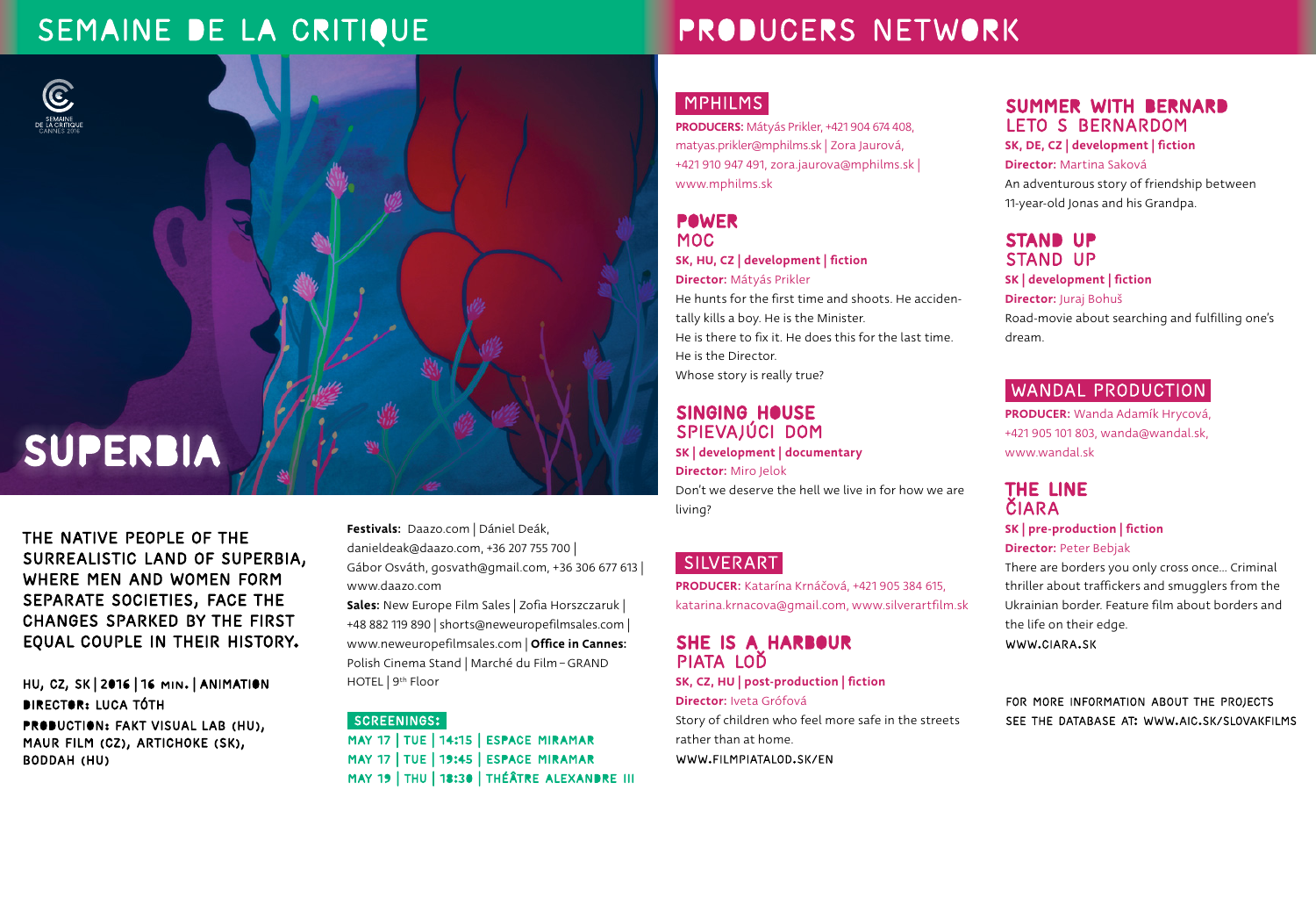### DOC CORNER



#### COLOURS OF SAND FARBY PIESKU

SK, CZ | 2015 | 80 min. | Director: Ladislav Kaboš Slovak nurse, Ľuba El Malaheg, guides us through Libya during the reign of Muammar al-Gaddafi, at the time of the civil war and after. She finds herself at the edge of two worlds but neither is her home. Contact: Michael Kaboš | KABOS Film & Media | +420 775 243 743 | kabos.michael@gmail.com

#### THE CZECH WAY KUPÓNOVÁ PRIVATIZÁCIA

CZ, SK | 2015 | 92 min. | Director: Martin Kohout A story of the Czechoslovak economic transforma-

- tion of the 1990s.
- Contact: Tomáš Michálek | MasterFilm | +420 602 630 466 | tomas@masterfilm.cz | www.masterfilm.cz

#### DIFFICULT CHOICE ŤAŽKÁ VOĽBA

CZ, SK | 2016 | 70 min. | Director: Zuzana Piussi

Would you also like to go to the polls with the feeling that something will change? Contact: Vít Janeček | D1film Prague | +420 603 164 232 | info@D1film.com | www.d1film.com

#### EXCURSION - HISTORY OF THE PRESENT EXKURZIA - HISTÓRIA SÚČASNOSTI

SK, CZ | 2015 | 82 min. | Director: Jan Gogola

History as experience of everyday life. Contact: Peter Kerekes | Peter Kerekes | +421 905 255 698 | kerekes@nextra.sk | www.kerekesfilm.com



#### LAST FOLIO POSLEDNÝ PORTRÉT

SK, GB | 2015 | 80 min. | Director: Katya Krausova

World renowned photographer, Yuri Dojc, returns to Slovakia, his home country which he left in 1968 after the Soviet invasion. He is on a journey of discovering his roots and much more. Contact: Katya Krausova | +44 7836 638 958 | katya@portobellomedia.co.uk www.lastfolio.com

#### OKHWAN´S MISSION IMPOSSIBLE OKHWAN NA CESTE ZA SLOBODOU

SK, CZ | 2016 | 71 min. | Director: Marek Mackovič Okhwan Yoon used to be an ordinary law graduate and a successful businessman until he decided to set off on an epic bicycle journey across 192 countries to reconnect the scattered families of his own nation. He decided to reunify Korea.

Contact: Marek Mackovič | Filmpark production | +421 905 122 298 | marek@filmpark.sk | www.filmpark.sk www.okhwan.com

#### STEAM ON THE RIVER PARA NAD RIEKOU

CZ, SK | 2015 | 82 min. | Directors: Robert Kirchhoff, Filip Remunda

This documentary jam session loosely inspired by Puccini's La Bohème talks, in crazy situations, about three artists of life, dying and death: Laco Deczi - trumpet, Ján Jankeje - double bass, Ľubomír Tamaškovič - saxophone. Contact: Heino Deckert | Deckert Distribution | +49 341 215 66 38 | info@deckert-distribution.com | www.deckert-distribution.com www.jazzwar.com

#### TRABANT – FROM AUSTRALIA TO BANGKOK TRABANTOM DO POSLEDNÉHO **DYCHU**

CZ, SK | 2016 | 95 min. | Director: Dan Přibáň

Two Trabants, one Polish Fiat and two motorcycles set out on a journey from Australia to Bangkok. Contact: Jiří Konečný | endorfilm | +420 602 358 373 | jiri@endorfilm.cz | www.endorfilm.cz www.transtrabant.cz

#### THROUGH THE EYES OF THE PHOTOGRAPHER OČAMI FOTOGRAFKY

SK, CZ | 2015 | 82 min. | Director: Matej Mináč Zuzana Mináčová's photographs of film stars have become legendary. Now she takes the viewer through many significant events of the 20<sup>th</sup> century and her dramatic personal life.

Contact: Patrik Pašš | TRIGON PRODUCTION | +421 917 705 200 | trigon@trigon-production.sk | www.trigon-production.sk



#### WAITING ROOM ČAKÁREŇ SK | 2015 | 72 min. | Director: Palo Korec

A film about large and small waiting rooms. Contact: Ján Meliš | ARTILERIA | +421 905 261 949 | melis@artileria.sk | www.artileria.sk

#### MORE INFORMATION AT: www.CINANDO.COM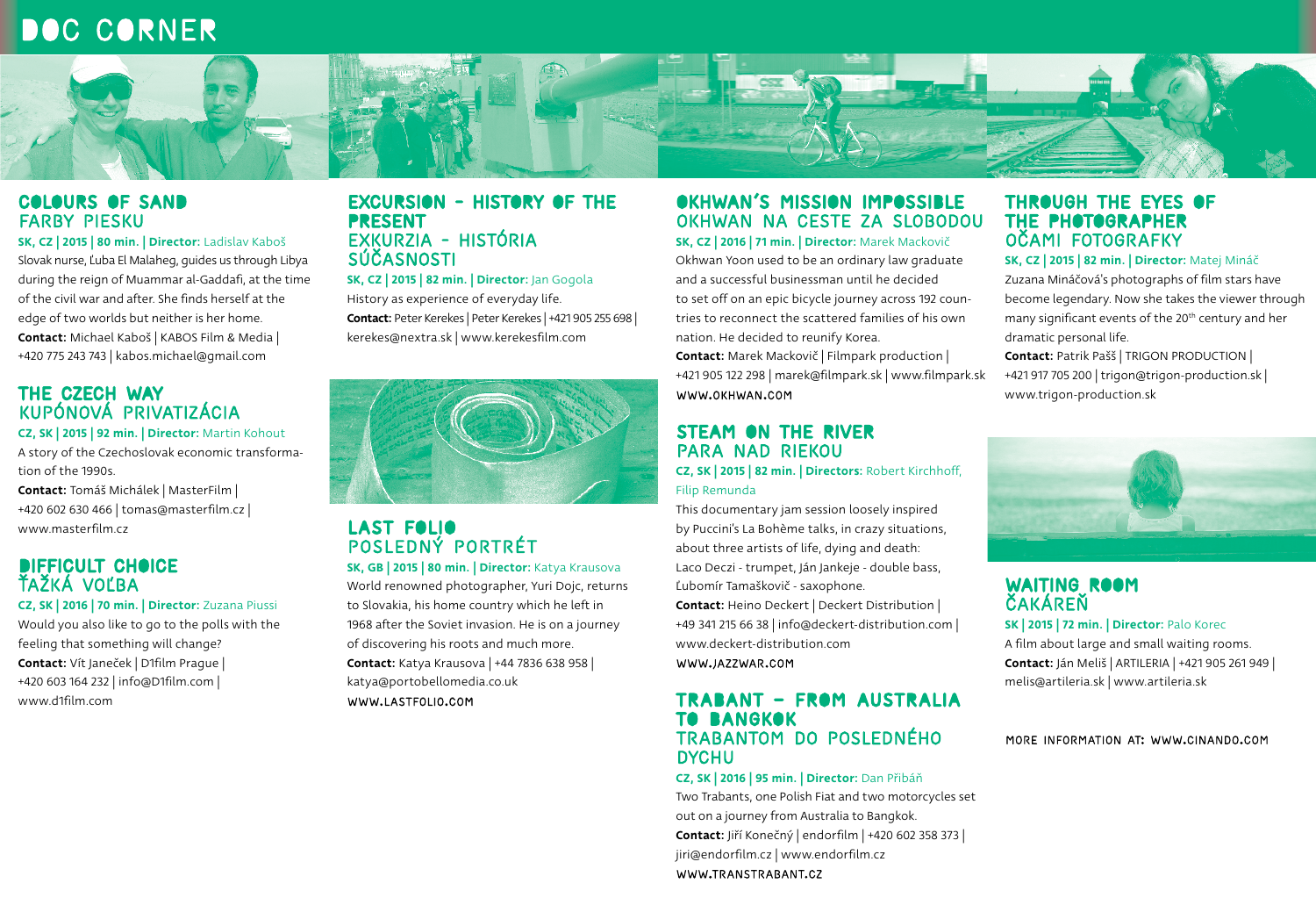### SLOVAK FILM NEWS



#### SLOVAK NATIONAL AWARDS The Sun in a Net 2016

The Slovak Film and Television Academy (SFTA) granted the Slovak national film awards The Sun in a Net 2016 for the years 2014 and 2015.

The most awarded film was Eva Nová by Marko Škop, winning five prizes: Best Fiction Film, Best Film Direction, Best Film Screenplay, Best Actress and Best Actor. Awards for Best Cinematography and Best Film Sound went to Koza by Ivan Ostrochovský. Seven Ravens by Alice Nellis received two awards, for Best Art Direction and Best Costumes/ Makeup.

Further awards went to films So Far, So Near (d. Jaro Vojtek, Best Documentary Film), Fongopolis (d. Joanna Kozuch, Best Animation Film), The Cleaner (d. Peter Bebjak, Best Film Editing) and The Edge – 4 Films about Marek Brezovský (d. Patrik Lančarič, Best Music).

Moreover, director Juraj Jakubisko and cinematographer Igor Luther were honoured by the Award for outstanding contribution to Slovak Cinema.

www.sfta.sk, www.aic.sk

.

#### SLOVAK FILMS FOR SK PRES

From July 1 to December 31, 2016, Slovakia holds presidency of the Council of the European Union. Slovakia will take over the presidency for the first time in history.

On this occasion, Slovak Film Institute will introduce a special collection of Slovak films on Blu-rays, aimed to support the Slovak cultural presentation during the presidency. The selection includes five archive films: The Boxer and Death (Peter Solan, 1962), The Sun in a Net (Štefan Uher, 1962), Birds, Orphans and Fools (Juraj Jakubisko, 1969), I Love, You Love (Dušan Hanák, 1980), A Path Across the Danube (Miloslav Luther, 1989), and five representative titles from the independent era of Slovak cinema: Everything I Love (Martin Šulík, 1992), Paper Heads (Dušan Hanák, 1995), The Power of Good - Nicholas Winton (Matej Mináč, 2004), Blind Loves (Juraj Lehotský, 2008) and **Soul at Peace** (Vladimír Balko, 2009).

The film collection will serve for promotion purposes only and will not be for sale. Slovak Embassies and Cultural Institutes will use it for non-commercial film events during the presidency period. Each of the Blu-rays contains subtitles in six languages (English, German, French, Spanish, Italian and Russian), Slovak subtitles for deaf and hard-of-hearing (SDH), and a booklet with additional information about the films.

www.sfu.sk, www.eu2016.sk



# ACCOMPANYING EVENTS

# SCRIPTEAST 2015 — 2016

#### SAMKO TÁLE'S Cemetery Book

Scriptwriters: Tereza Oľhová, Michal Kollár Contact: SOKOL KOLLAR, +421 905 619 027, michal@fogndesirefilms.com, www.sokolkollar.sk A bitter comedy about a village idiot and eternal Young Pioneer who is suddenly faced with the consequences of what he had done to keep his Young Pioneer's pledge.

#### MICHAL KOLLÁR \*1978

Founder of the Slovak production house SOKOL KOLLAR and co-founder of the Czech Fog'n'Desire Films, Michal started off by producing Zuzana Liová's The House (orig. Dom, SK, CZ), winner of Krzysztof Kieslowski ScripTeast Award premiered at Berlinale's Forum in 2012. Recently, he directed The Red Captain (orig. Červený kapitán, SK, CZ, PL), which was also ScripTeast-developed, and was successfully released at Slovak cinemas (the film made it to the TOP 10 domestic films by admission since the establishment of the independent Slovak Republic in 1993).

#### TEREZA OĽHOVÁ \*1986

Tereza graduated from the Film and Television Department at the Academy of Performing Arts in Bratislava, Slovakia. In 2010 − 2011, she attended Hogeschool Sint-Lukas Brussels. As a writer, she has participated in a number of Slovak and Czech television and film projects including: feature Pomocníci (d. Saša Gojdičová), short animated film Fifi Fatale (d. Mária Oľhová) and several TV series.

#### www.scripteast.pl

# 48 HOUR FILM PROJECT

The 48HFP is the world's oldest and largest timed filmmaking competition – the granddaddy of them all. In just 48 hours, the film team makes their movie - writes it, shoots it, and edits it. The 48HFP's mission is to advance filmmaking and promote filmmakers. The 48HFP has partnered with Cannes for the last few years, featuring a small selection of the top 48HFP films from around the world as part of the Short Film Corner.

#### THANK YOU FOR PLEASANT HOLIDAYS Ďakujem za krásne sviatky SK | 2015 | 6 min. | fiction Director: Samuel Spišák

A young depressed boy is longing for a new telescope for Christmas.

Contact: Na kolene Production | Samuel Spišák | +421 919 439 070 | kubovbrat@gmail.com

#### www.48hourfilm.com